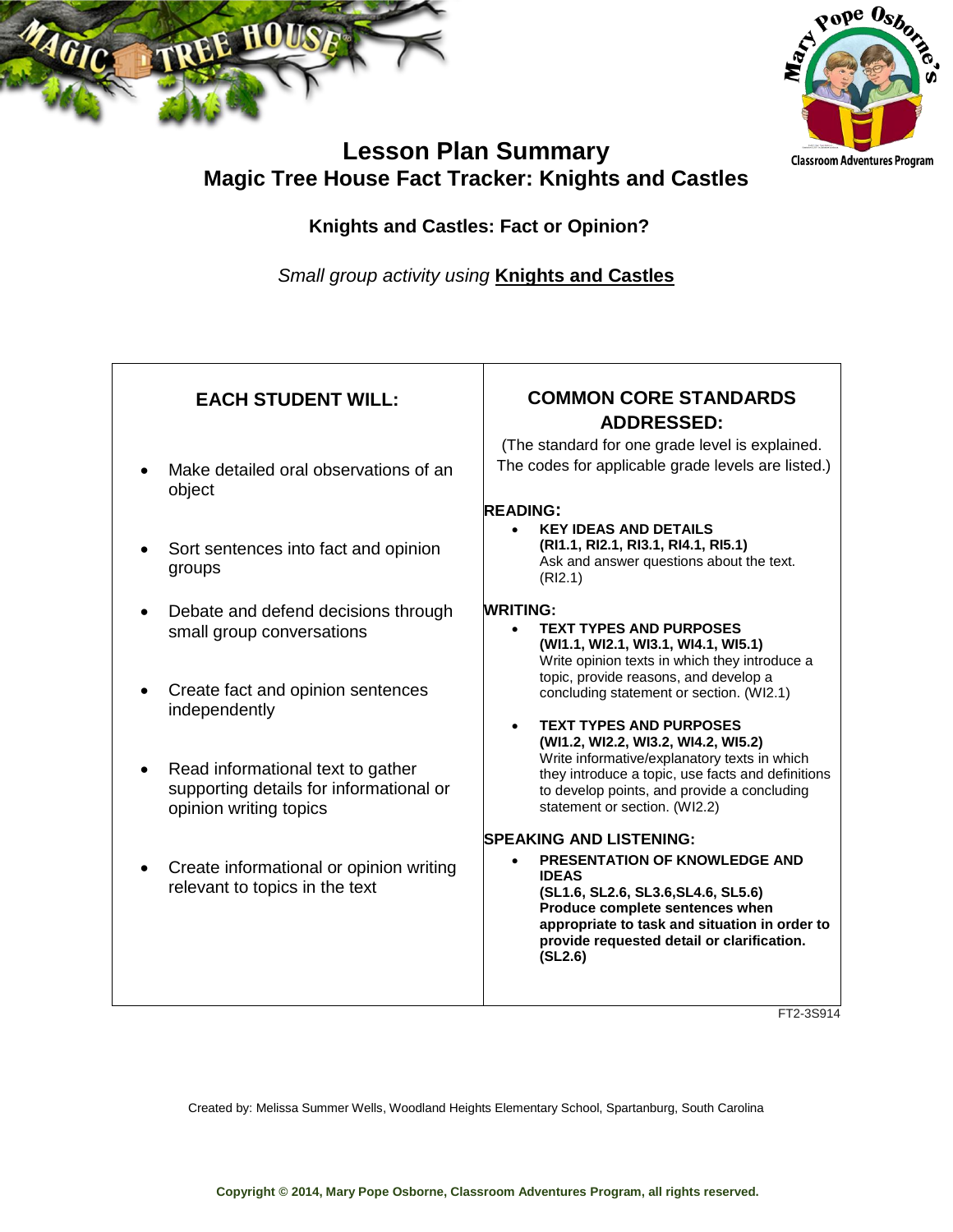



**Lesson Plan Magic Tree House Fact Tracker: Knights and Castles Just the Facts**

**A small group fact/opinion activity**



For this lesson, students will work in small groups to develop an understanding of facts and opinions and practice sorting statements into fact and opinion groups.

#### **Materials**:

- A shoe
- "Fact or Opinion?" cards for each small group
- Copies of the Knights and Castles Fact Tracker for each student or small group
- Materials for informational or opinion writing

#### **Procedure**:

- 1. Take off your shoe and show it to the class. What are some observations they can make? Record on the board.
- 2. Once all observations are recorded, discuss them. Does everyone agree that the item is a shoe? That it is a certain color? What about if it looks pretty or ugly? Usually we don't all agree about pretty or ugly, but we do all agree it is a shoe. A fact is a proven piece of information about an object, whereas an opinion is how we feel about an object.
- 3. Assign students to small groups to sort "Fact or Opinion?" cards into their appropriate groups. Don't give away answers as groups are working, but do question their thinking!
- 4. Once groups are done working, compare work as a class. Allow peers to correct each other by sharing their thinking and defending their rationale behind each card's placement.
- 5. To practice, challenge each student to come up with a fact and an opinion. The teacher may choose to pick an object for the class to work with or to allow the students to pick their own topics.
- 6. Apply to writing. After reading the Fact Tracker, students will choose to write a short opinion or informational piece on a topic of their choosing from the book. Remind opinion piece writers to support their topic with reasoning, and informational piece writers should cite specific facts from the text. Use the provided rubric to introduce expectations to students, or assess their writing using the system already in place in the classroom.

FT2-3LP914

Created by: Melissa Summer Wells, Woodland Heights Elementary School, Spartanburg, South Carolina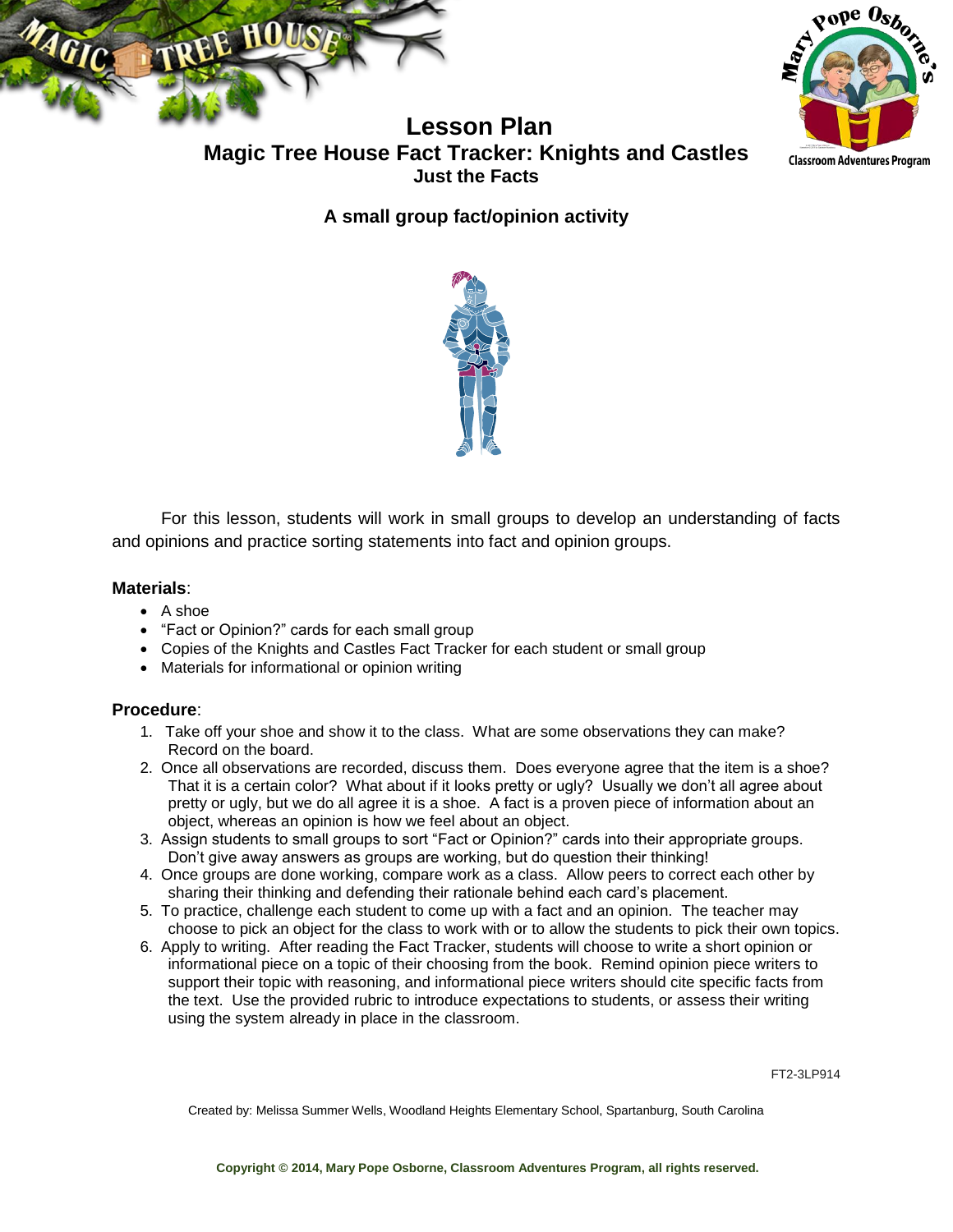## **Fact or Opinion?**

### *Note: These cards are sorted by facts (left column) and opinions (right column). Be sure to cut them apart and scramble them before giving them to small groups! Multiple copies are provided to save paper.*

| Lords and ladies wore special clothes.               | The lords' clothes were cooler than the<br>ladies' clothes. |
|------------------------------------------------------|-------------------------------------------------------------|
| Knights wore armor.                                  | Knights are scary.                                          |
| Moats are bodies of water that surround<br>a castle. | I want a moat around my house.                              |
| They didn't have flashlights in the Middle<br>Ages.  | I would not want to live without electricity.               |

| Lords and ladies wore special clothes.               | The lords' clothes were cooler than the<br>ladies' clothes. |
|------------------------------------------------------|-------------------------------------------------------------|
| Knights wore armor.                                  | Knights are scary.                                          |
| Moats are bodies of water that surround<br>a castle. | I want a moat around my house.                              |
| They didn't have flashlights in the Middle<br>Ages.  | I would not want to live without electricity.               |